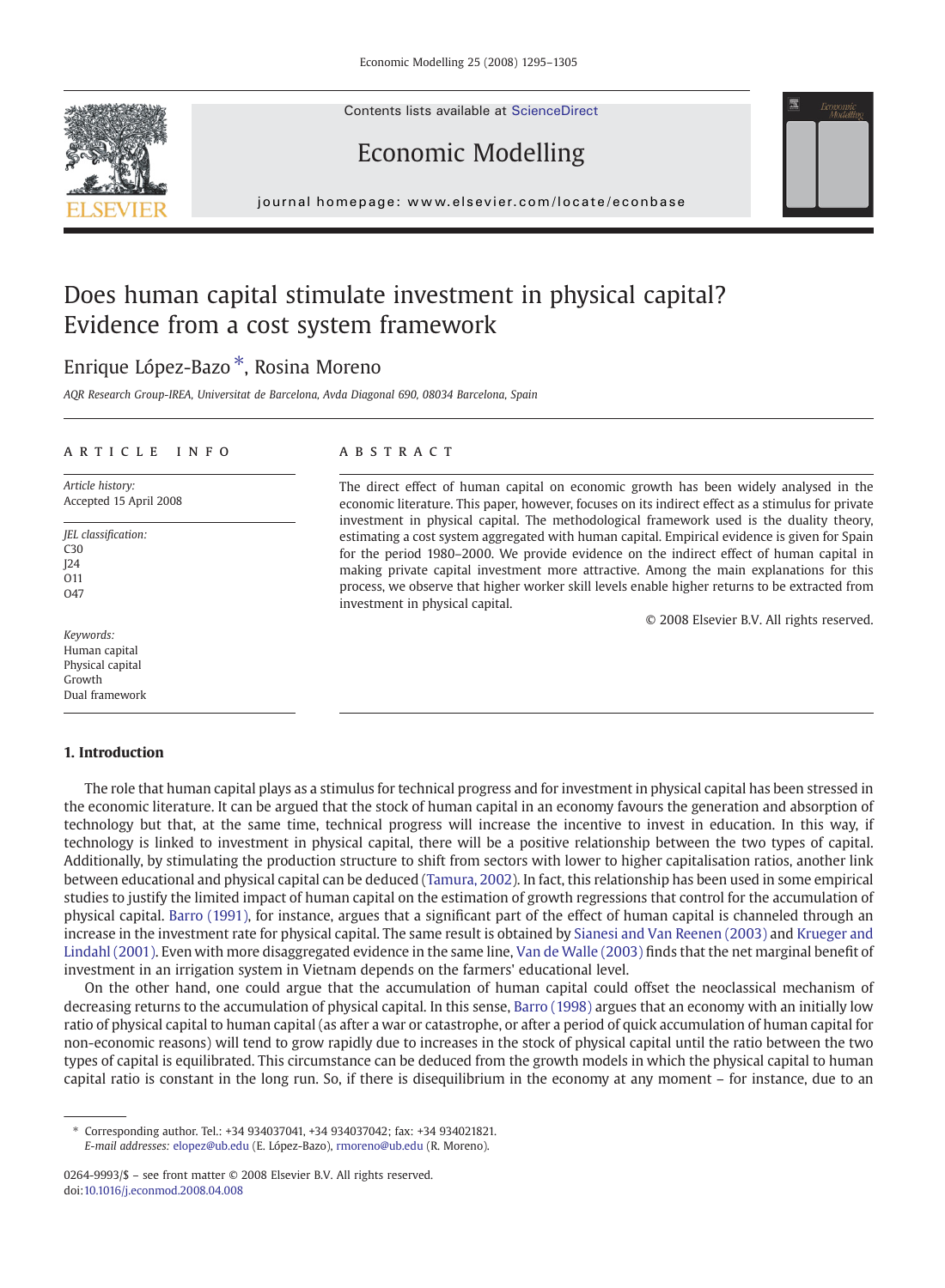abundant stock of human capital in relation to physical capital – equilibrium will be reached again through greater investment in the stock of the capital which was initially less abundant ([Barro and Sala-i-Martin, 1995](#page--1-0)).

As a consequence of the reasons set out above, we believe that it is interesting to check whether the accumulation of education in an economy does indeed stimulate physical capital. Previous contributions in the literature have put the emphasis on the socalled capital–skill complementary hypothesis. The seminal paper by [Griliches \(1969\)](#page--1-0) stated this hypothesis and using US data obtained empirical evidence that "skill or education is more complementary with capital than unskilled or unschooled labour". Since then, cross-section studies and time-series studies have provided empirical evidence on the complementary hypothesis for different sets of economies and time periods (e.g. [Berman et al 1994; Doms et al., 1997; Flug and Hercowitz, 2000](#page--1-0)). The empirical support has been shown to be robust to alternative specifications of the production function ([Bergström and Panas, 1992\)](#page--1-0), though it seems to be far from uniform across industries and economies. For instance, the results in [Rice \(1989\)](#page--1-0) supported complementarity for the US but advised of substantial industry heterogeneity, while [Papageorgiou and Chmelarova \(2005\)](#page--1-0) obtained heterogeneous evidence for different samples of countries that is shown to be related to the initial level of development and human capital endowment. In the same vein, [Duffy et al. \(2004\)](#page--1-0) estimated a CES production function for a sample of countries in which the assumption of constant elasticities of substitution between factors is relaxed, and a positive relationship could not be found between the educational level and physical capital. However, the authors recognise that this could be due to the high heterogeneity of the sample of countries – i.e. they have economies with very different development levels – which they have used to check the assumption in line with the argument made by [Goldin and Katz \(1998\)](#page--1-0), according to which the relationship between the two types of capital depends on the development level.

Therefore, although the direct effect of human capital on economic growth has been widely analysed in the economic literature, its indirect effect through the stimulation of private investment in physical capital has not received much attention. This paper aims at providing further stimulating evidence on the issue. Specifically, apart from the analysis of the direct effect of human capital on output, we focus on checking whether the accumulation of human capital stimulates investment in physical capital. This being the case, the paper tries to shed some light on the reasons behind such a relationship. In this sense, our prior assumption is that a higher worker skill level may enable a higher return to be earned from investment in physical capital. In other words, a high endowment of human capital in an economy makes it more attractive for firms to locate, especially for highly capitalised, productive activities which require a highly skilled workforce. This paper will test that hypothesis.

From a methodological point of view, a novelty in the paper is the use of the framework established by duality theory, using a cost system in which we incorporate human capital as a factor that can shift the cost function.<sup>1</sup> The main advantage of using the dual approach in this paper arises from the possibility of computing the elasticity of physical capital to human capital and then analysing the indirect effect that human capital has on economic growth through its influence on the optimum stock of physical capital. That measure cannot be obtained by the standard practice of estimating a production function with human capital as an additional input.<sup>2</sup>

The above-mentioned methodology is applied to a comprehensive dataset for the Spanish economy in the last few decades. The situation in Spain could be paradigmatic since there has been a spectacular increase in educational attainment and this has coincided with a virtually uninterrupted process in which the country has opened up and become exposed to competition, with the ensuing modernisation of production and institutional structures. It seems therefore that the situation in Spain is ideal for assessing the impact of human capital and its relationship with physical capital. In addition, homogeneous, high-quality data on aggregate output and input quantities and prices, and educational human capital is available for a long time span for Spain as a whole and for each of its regions. This makes it possible to obtain robust estimates of the direct and indirect effects of human capital, in contrast with the evidence provided in most of the previous literature, which is based on information from samples of heterogeneous economies.

The rest of the paper is organised as follows. In the second section we present the model based on the duality theory that includes human capital stock as a factor that influences production technology in an economy, and we describe the empirical specification from which the effect of human capital on physical investment can be obtained. The third section describes the dataset and the major variables in the empirical analysis, paying special attention to the accumulation of human and physical capital in Spain over the last few decades. The results are reported in the fourth section and, in the last section, we put forward our conclusions.

### 2. Theoretical and empirical framework

### 2.1. Cost function expanded with human capital

Consider a production function, where *Y* is the output and  $X_i$  (  $i=1,..., r$  ) the *i*th input:

 $Y = F(X_1, ..., X_r)$  (1)

<sup>1</sup> [Morrison and Siegel \(1997\)](#page--1-0) is, to the best of our knowledge, the only study to analyse effects of human capital endowment on production activity by adopting this approach in the more general sense of studying the effects of knowledge accumulation without analysing the stimulus that human capital may give to investment in physical capital.

 $^2$  The use of a cost function to analyse the effect of human capital must be understood therefore as parallel to the common practice in the economic growth literature of using a production function aggregated with the stock of human capital (see for instance [Topel, 1999\)](#page--1-0). Both frameworks rest on the same idea that a higher endowment of human capital in the economy may imply higher productivity growth.